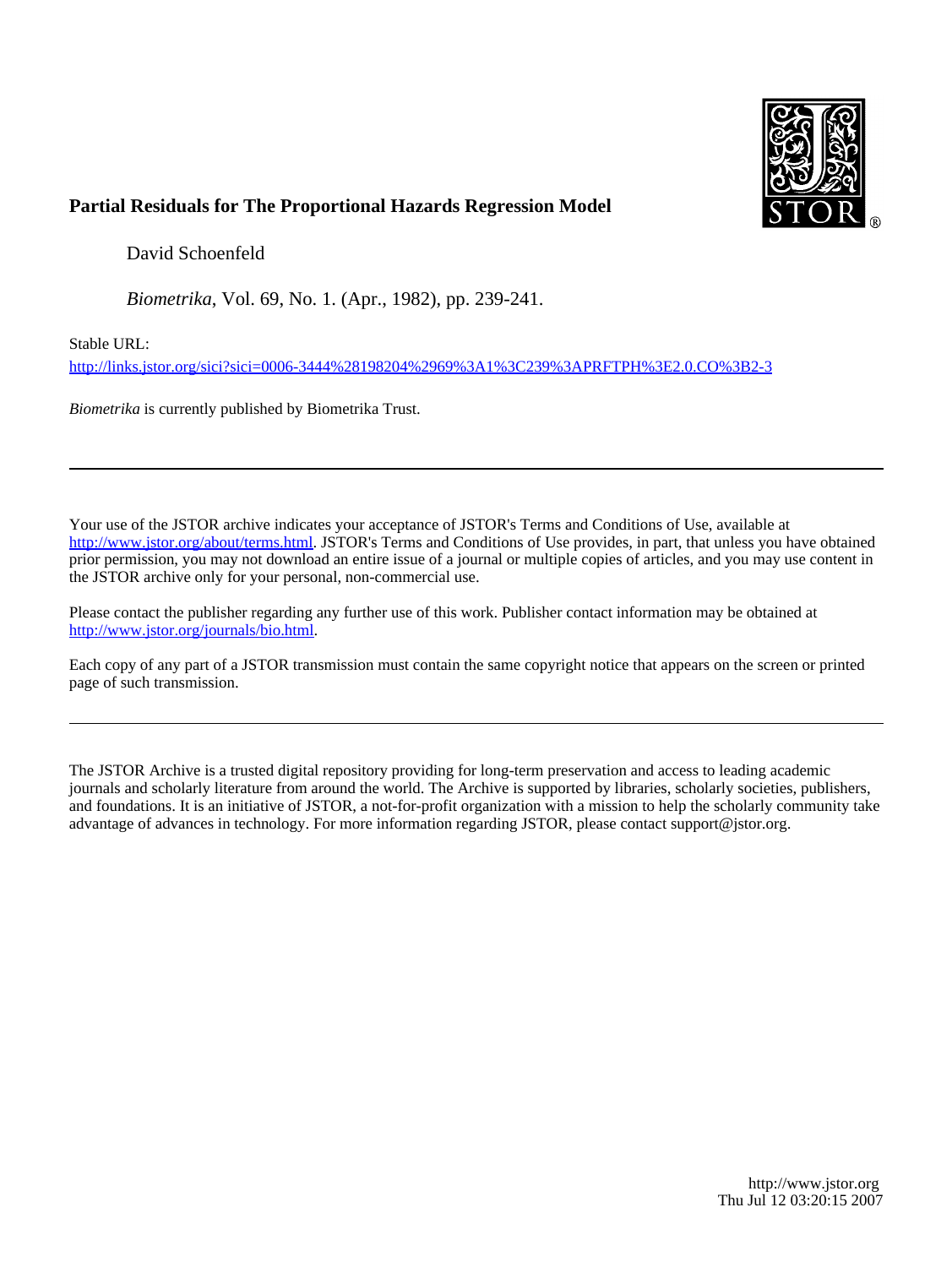*Biometrika* **(1982),***69,* **1, pp. 239-41**  *Printed in Great Britain* 

# **Partial residuals for the proportional hazards regression model**

# BY DAVID SCHOENFELD

Harvard School of Public Health, Sidney Farber Cancer Institute, Boston, Massachusetts, U.S. *A.* 

## **SUMMARY**

Residuals are defined for the proportional hazards regression model introduced by Cox (1972). These residuals can be plotted against time to test the proportional hazards assumption. Histograms of these residuals can be used to examine fit and detect outlying covariate values.

Some key **words:**Censoring; Failure time data; Proportional hazard; Residual.

#### 1. INTRODUCTION

The proportional hazards regression model (Cox, 1972) provides a method of estimating the effect of covariates on failure time. Kay (1977) derived residuals for this model (Cox & Snell, 1968). The present paper defines residuals which do not depend on time so that the  $i$ th residual can be plotted against  $t_i$  to test the proportional hazards assumption. Furthermore, they do not involve an estimated hazard function and this simplifies their asymptotic distribution.

#### 2. DEFINITION OF THE PARTIAL RESIDUALS

Suppose *n* individuals are indexed by  $i = 1, ..., n$  and that each has a *p*-vector of covariates  $X_i = (X_{i1},...,X_{ip})'$ . The proportional hazards regression model specifies that the hazard function of the ith individual is

$$
h_i(t) = \lambda_0(t) \exp\left(\beta' X_i\right),\tag{1}
$$

where  $\beta$  is a vector of p parameters and  $\lambda_0(t)$  is an arbitrary function.

Let D be the indices of the individuals who failed and let  $R_i$  be the indices of those under observation when the ith individual fails. Using partial (Cox, 1975) or marginal (Kalbfleisch & Prentice, 1980, p. 71) likelihood arguments one can estimate  $\beta$  by maximizing the likelihood function of the following model: for  $i \in D$ , an index  $m \in R_i$  is selected with probability

$$
\exp\left(\beta'X_{m}\right)/\sum_{k\in R_{i}}\exp\left(\beta'X_{k}\right).
$$

In this model  $X_i$  is a random variable with

$$
E(X_{ij} | R_i) = \sum_{k \in R_i} X_{kj} \exp(\beta' X_k) / \sum_{k \in R_i} \exp(\beta' X_k),
$$

and the maximum likelihood estimate of  $\beta$  is a solution to

$$
\sum_{i \in D} \{ X_{ij} - E(X_{ij} | R_i) \} = 0.
$$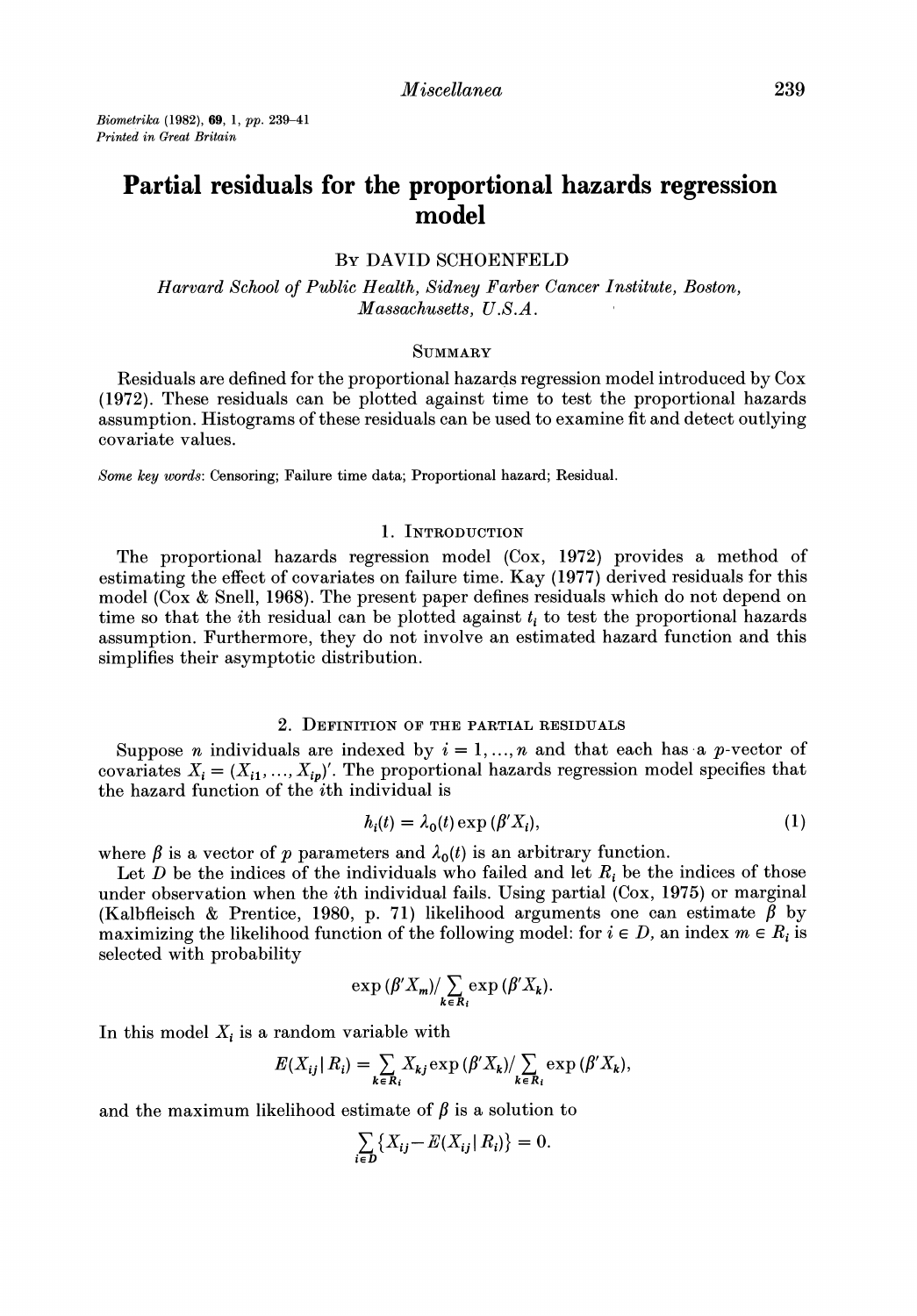# **240** *Miscellanea*

Denote this solution by  $\hat{\beta}$  and let  $\hat{E}(X_{ij}|R_i)$  be  $E(X_{ij}|R_i)$  with  $\hat{\beta}$  substituted for  $\beta$ .

Define the partial residual at  $t_i$  as the vector  $\hat{r}_i = (\hat{r}_{i1},...,\hat{r}_{ip})'$ , where  $\hat{r}_{ik}= X_{ik}-\hat{E}(X_{ik} | R_i)$ . Thus the residual is the difference between the observed value of  $X_i$ and its conditional expectation given  $R_i$ . Since  $\hat{r}_i$  is a vector each  $\hat{r}_{ik}$  must be examined graphically. This is feasible wherever computer graphics are available.

## **3.** THEASYMPTOTIC DISTRIBUTION OF *ri*

Define  $r_i$  to be  $\hat{r}_i$  with  $\beta$  replacing  $\hat{\beta}$ . The  $\{r_i\}$  will have discrete distributions determined by  $R_i$  and will be uncorrelated (Cox, 1975). Let  $U_i$  be the  $p \times p$  matrix with (*k*, *s*)th element  $\partial r_{ik}/\partial \beta_s$  evaluated at  $\beta$ . Furthermore, let  $U = \sum_{i \in D} U_i$ . When  $\hat{r}_i$  is expanded about  $\beta$  in a Taylor series,

$$
\hat{r}_i = r_i + U_i(\hat{\beta} - \beta) + o_p(n^{-\frac{1}{2}}).
$$

When the score statistic is substituted for  $\hat{\beta} - \beta$  this yields

$$
\hat{r}_i = r_i + U_i U^{-1} \sum_{k \in D} r_k + o_p(n^{-\frac{1}{2}}),
$$

which expresses the  $\hat{r}_i$ , which depend on  $\hat{\beta}$ , in terms of the  $r_i$ .

Since the  $r_i$  are uncorrelated the variance covariance matrix of  $\hat{r}_i$  and  $\hat{r}_j$  is asymptotically  $\delta_{ij} U_i - U_i U^{-1} U'_j$  which can be used to find the variance of functions of the  $\{\hat{r}_j\}$ . Since  $U^{-1} \rightarrow 0$  the  $\hat{r}_i$  are asymptotically uncorrelated.

#### 4. EXAMINING THE PROPORTIONAL HAZARDS ASSUMPTION

If proportional hazards holds  $E(\hat{r}_i) \rightleftharpoons 0$  and a plot of  $\hat{r}_{ik}$  versus  $t_i$  will be centred about 0. However, suppose that

$$
h_i(t) = \lambda_0(t) \exp \{ \beta' X_i + \theta g(t_i) X_{ik} \}
$$

with  $g(t_i)$  varying about 0. Expanding  $E(X_{ik}|R_i)$  about  $g(t_i)=0$ , we have

$$
E(\hat{r}_{ik}) \simeq g(t_i) \{ E(X_{ik}^2 | R_i) - E(X_{ik} | R_i)^2 \}.
$$

Since the term in brackets is positive the sign of  $E(\hat{r}_{ik})$  will depend on the sign of  $g(t_i)$ . Thus changes in  $g(t_i)$  will be reflected in a plot of  $\hat{r}_{ik}$  versus  $t_i$ .

#### *5.* EXAMINING GOODNESS OF FIT

In order to obtain residuals which have an approximately uniform distribution, let  $A_{ik}$ be the set of identifiers  $j \in R_i$  such that  $X_{ik} \leq X_{ik}$ . Define the uniform partial residual

$$
\hat{s}_{ik} = \sum_{j \in A_{ik}} \exp(\hat{\beta}' X_j) / \sum_{j \in R_i} \exp(\hat{\beta}' X_j).
$$

The residual  $\hat{s}_{ik}$  will have a discrete uniform distribution at each  $R_i$ . If there are many values of  $X_i$ , the histogram of  $\hat{s}_{ik}$  will appear uniform.

Figure *1* is a plot of the residuals of the data of Freireich (Cox, *1972).*There is one covariate coded 0 or 1. Thus the residuals are  $1 - E(X | R_i)$  if  $X_i$  is 1 or  $-E(X | R_i)$  if  $X_i$  is 0. This gives rise to the two horizontal bands of residuals seen in Fig. *1.* Ties were broken by the addition of a small random number to each failure time. For  $T > 16$  there are equal numbers of residuals at equal distances from 0. For  $5 < T \le 15$  the positive residuals are closer to zero than the negative residuals but there are more positive residuals. Thus for  $T > 5$  there is no time trend. For  $T < 5$  there are no negative residuals indicating a failure of proportional hazards in this region. Using a chi-squared